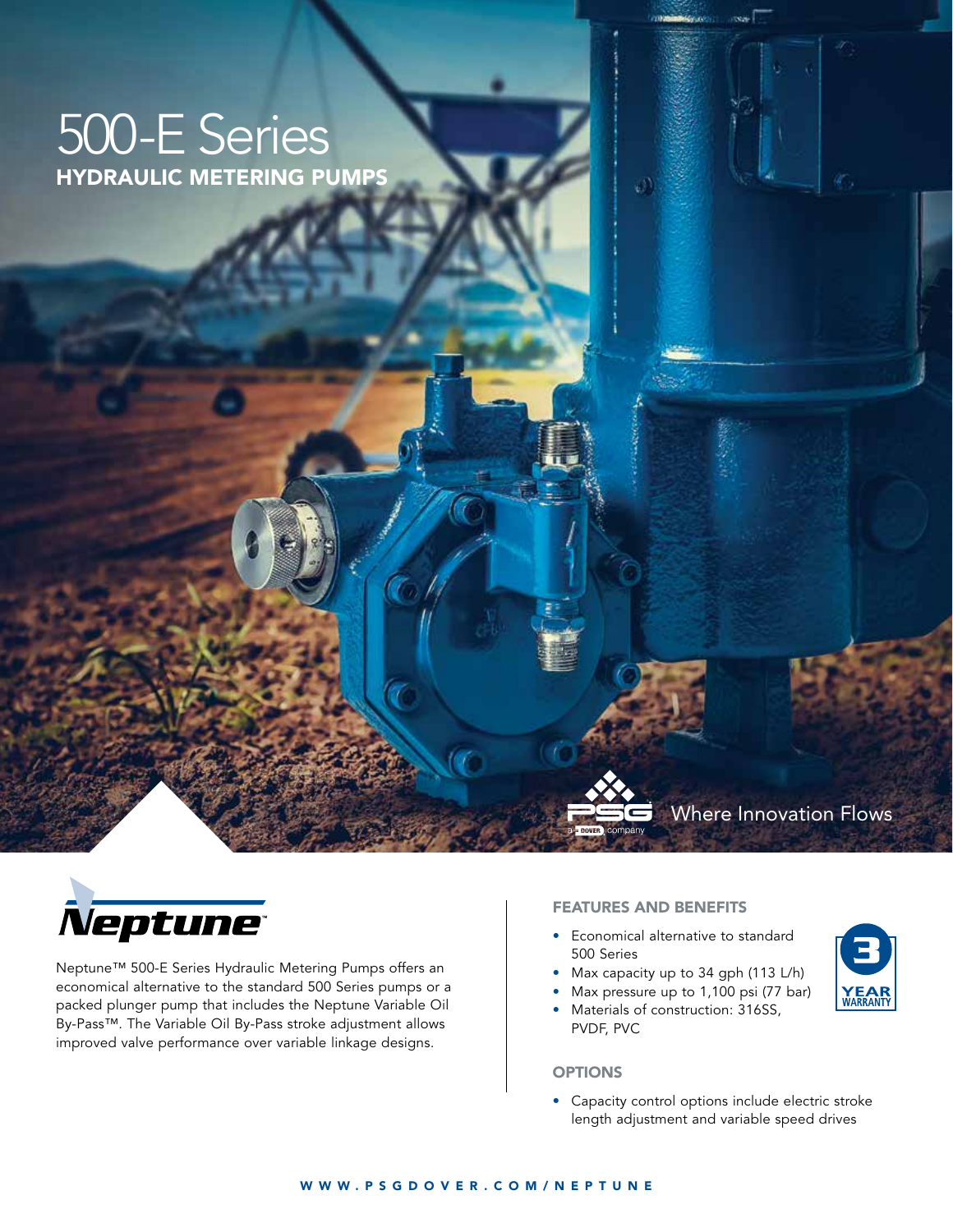# **500-E Series Hydraulic Metering Pumps SELECTION CHART**

## Standard Motor 1/3hp-1ph-115VAC-60c-TEFC

|                                              |                                                           |                                                                | ю                                                  |                                                        |                |                                                |                                  |
|----------------------------------------------|-----------------------------------------------------------|----------------------------------------------------------------|----------------------------------------------------|--------------------------------------------------------|----------------|------------------------------------------------|----------------------------------|
| <b>MODEL</b>                                 | <b>PISTON</b><br><b>DIAMETER</b><br><b>INCHES</b><br>(MM) | <b>STROKES</b><br><b>PER MIN</b><br><b>AT 60 HZ</b><br>(50 HZ) | <b>MATERIALS OF</b><br><b>CONSTRUCTION</b>         | <b>CAPACITY AT</b><br>100 PSI (7 BAR)<br>60 HZ (50 HZ) |                | <b>MAX</b><br><b>PRESSURE</b>                  | <b>SHIPPING</b><br><b>WEIGHT</b> |
|                                              |                                                           |                                                                |                                                    | <b>GPH</b>                                             | L/H            | PSI (BAR)                                      | LB. (KG)                         |
| 515-E-N3<br>515-E-N5<br>515-E-AR<br>515-E-N8 | 1/2(13)                                                   | 117 (97)                                                       | 316SS<br><b>PVC</b><br>Hypochlorite<br><b>PVDF</b> | 3<br>(2.5)                                             | 11.3<br>(9.4)  | 1,100 (77)<br>150 (11)<br>150 (11)<br>150 (11) | 59 (27)                          |
| 520-E-N3<br>520-E-N5<br>520-E-N8             | 11/16 (18)                                                | 72 (60)                                                        | 316SS<br><b>PVC</b><br><b>PVDF</b>                 | $\overline{2}$<br>(1.7)                                | 7.5<br>(6.3)   | 700 (49)<br>150 (11)<br>150 (11)               | 59 (27)                          |
| 522-E-N3<br>522-E-N5<br>522-E-AR<br>522-E-N8 | 11/16 (18)                                                | 72 (60)                                                        | 316SS<br><b>PVC</b><br>Hypochlorite<br><b>PVDF</b> | 4<br>(3.3)                                             | 15.1<br>(12.6) | 700 (49)<br>150 (11)<br>150 (11)<br>150 (11)   | 59 (27)                          |
| 525-E-N3<br>525-E-N5<br>525-E-AR<br>525-E-N8 | 11/16 (18)                                                | 117 (97)                                                       | 316SS<br><b>PVC</b><br>Hypochlorite<br><b>PVDF</b> | $\overline{7}$<br>(5.8)                                | 26.5<br>(22.1) | 900 (63)<br>150 (11)<br>150 (11)<br>150 (11)   | 59 (27)                          |
| 527-E-AR                                     | 11/16 (18)                                                | 144 (120)                                                      | Hypochlorite                                       | 8.6(7.2)                                               | 32(26.7)       | 150 (11)                                       | 59 (27)                          |
| 532-E-N3<br>532-E-N5<br>532-E-N8             | $1-1/16(27)$                                              | 72 (60)                                                        | 316SS<br><b>PVC</b><br><b>PVDF</b>                 | 11<br>(9.2)                                            | 41.6<br>(34.7) | 350 (25)<br>150 (11)<br>150 (11)               | 59 (27)                          |
| 535-E-N3<br>535-E-N5<br>535-E-N8             | $1-1/16(27)$                                              | 117 (97)                                                       | 316SS<br>PVC.<br><b>PVDF</b>                       | 18<br>(15)                                             | 68<br>(56.7)   | 350 (25)<br>150 (11)<br>150 (11)               | 59 (27)                          |
| 547-SE-N3*<br>547-SE-N5*                     | $1-3/16(30)$                                              | 144 (120)                                                      | 316SS<br><b>PVC</b>                                | 29<br>(23.3)                                           | 110<br>(91)    | 200 (14)<br>150 (11)                           | 65 (29)                          |
| 547-DE-N3**                                  | $1-3/16(30)$                                              | 144 (120)                                                      | 316SS                                              | 29 (23.3)                                              | 110 (91)       | 200 (14)                                       | 85 (39)                          |
| 548-SE-N3*                                   | $1-3/16(30)$                                              | 176 (147)                                                      | 316SS                                              | 34<br>(28.3)                                           | 128<br>(106.7) | 200 (14)                                       | 85 (39)                          |

Model 525-E-N3 Model 525-E-AR

CROSS SECTIONAL VIEWS



Assembly

\* Simplex Economy Model Style \*\* Duplex Economy Model Style

#### MATERIALS OF CONSTRUCTION

| <b>MATERIAL</b><br><b>CODE</b> | <b>PUMP</b><br><b>HEAD</b> | <b>CHECK VALVE</b><br><b>BODY</b> | <b>CHECK VALVE</b><br><b>BALL</b> | <b>DIAPHRAGM</b> |
|--------------------------------|----------------------------|-----------------------------------|-----------------------------------|------------------|
| N <sub>3</sub>                 | 316SS                      | 316SS                             | 316SS                             | <b>PTFE</b>      |
| N <sub>5</sub>                 | PVC*                       | PVC*                              | Glass***                          | <b>PTFE</b>      |
| AR**                           | PVC*                       | PVC*                              | $Glass***$                        | <b>PTFE</b>      |
| N <sub>8</sub>                 | <b>PVDF</b>                | <b>PVDF</b>                       | Ceramic                           | <b>PTFE</b>      |

\* PVC head pumps are satisfactory for temperatures to 125°F (52°C).

\*\* PVC head with air release valve for sodium hypochlorite service.

\*\*\* Special materials available for services not compatible with glass.

#### DIMENSIONS



N8 1-7/16 (36.5) 7-3/8 (187.3) 3/4 (19.1) 1/2 All Models (except 527 & 547) A = 1-7/8" for N3 Models

N3  $\begin{array}{|c|c|c|c|c|c|c|c|c|} \hline \text{N3} & 2-\frac{1}{2} & 3-\frac{5}{8} & 3-\frac{5}{8} & 92.1 & 2-\frac{3}{4} & (69.9) & 3/\frac{8}{4} \\\hline \end{array}$ N5 1-7/16 (36.5) 7-3/8 (187.3) 3/4 (19.1) 1/2

DIMENSIONS INCHES (MM) CONNECTION A | B | C | <sup>(NPT)</sup>

 $A = 3/4$ " for N5 Models See Bulletin DP-1100 for Models 527 & 547 mounting dimensions

**MATERIAL CODE** 

For Models 527 & 547:



# N3 Head Assembly N5 & N8 Head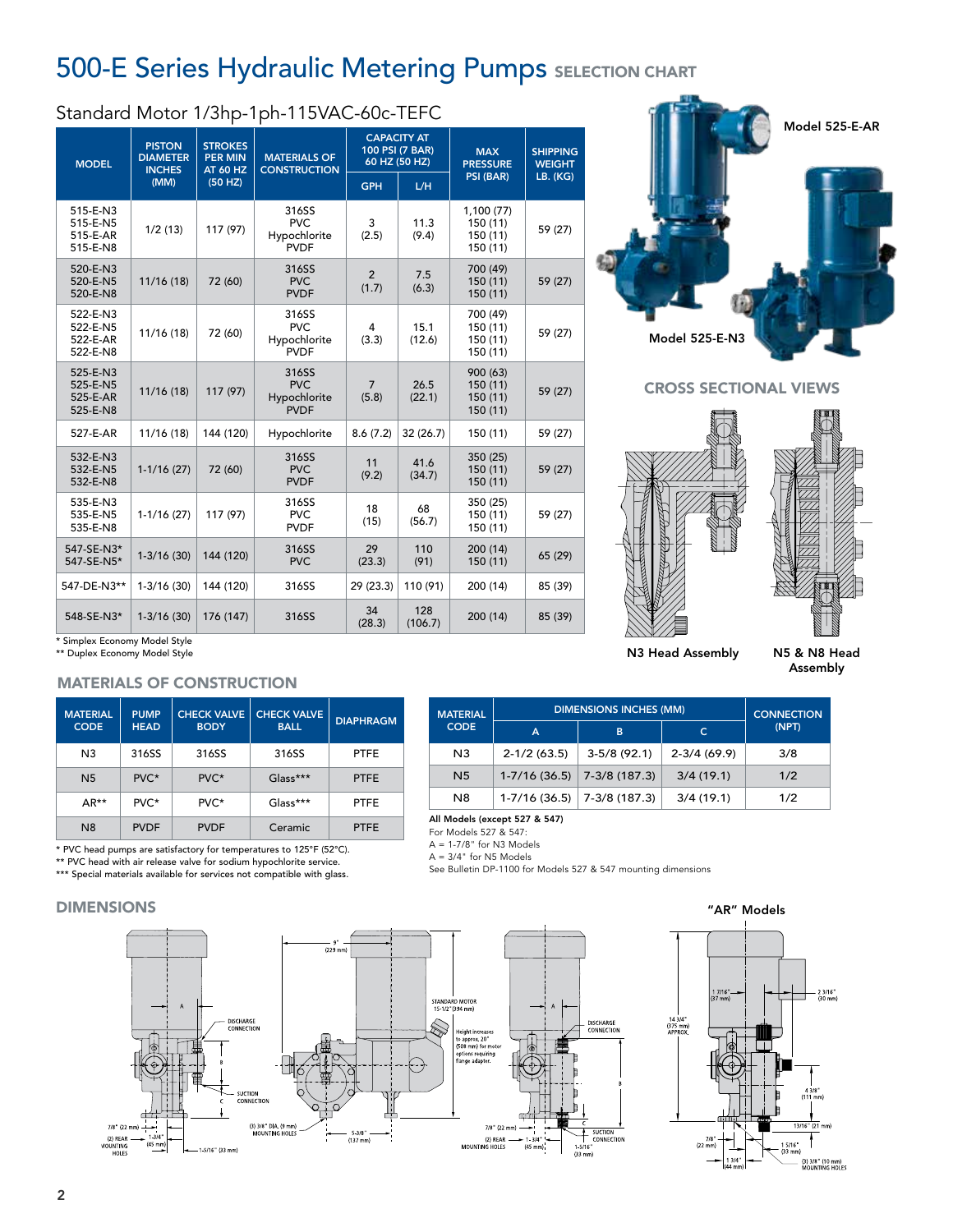# Available Chemical Feed Systems With 500-E Series Pumps

## TOP-MOUNTED CHEMICAL FEED SYSTEM

#### System includes:

- 1. 500-E Series Pump
- 2. Model ET-P Tank (includes):
	- 50 gallon self-supporting polyethylene tank
	- Molded polyethylene cover • Suction piping and PVC foot
- valve strainer 3. Model L-2-300 Agitator



#### **AGITATORS**

Neptune also offers a line of economically priced agitators for use with the tanks shown above:

| <b>MODEL</b>  | <b>MOTOR</b><br><b>DESCRIPTION</b> | <b>MOUNTING</b><br><b>STYLE</b> | <b>MATERIAL OF</b><br><b>CONSTRUCTION</b> |  |
|---------------|------------------------------------|---------------------------------|-------------------------------------------|--|
| $L-1-300$     | 1/20hp-1-115-TEFC                  | Direct Mount*<br>Vert. to Lid   | 316SS                                     |  |
| $L - 2 - 300$ | 1/20hp-1-115-TEFC                  | Direct Mount*<br>Vert. to Lid   | 316SS                                     |  |
| $A-1-301$     | 1/4hp-1-115-TEFC                   | Direct Mount*                   | 316SS                                     |  |

\*Mounting plate supplied on tank.

#### L-1-300 Agitator L-2-300 Agitator



#### BOTTOM-MOUNTED CHEMICAL FEED SYSTEM

#### System includes:

- 1. 500-E Series Pump
- 2. Model 50PT-300 Tank (includes): • 50 gallon polyethylene tank in steel support
	- Molded polyethylene cover
	- PVC suction piping, PVC valve and iron strainer
- 3. Model L-1-300 or A-1-301 Agitators (optional)







29-1/16" (738 mm)

5/16" (8 mm) DIA.

6-7/8" (175 mm)

 $rac{1}{P}$